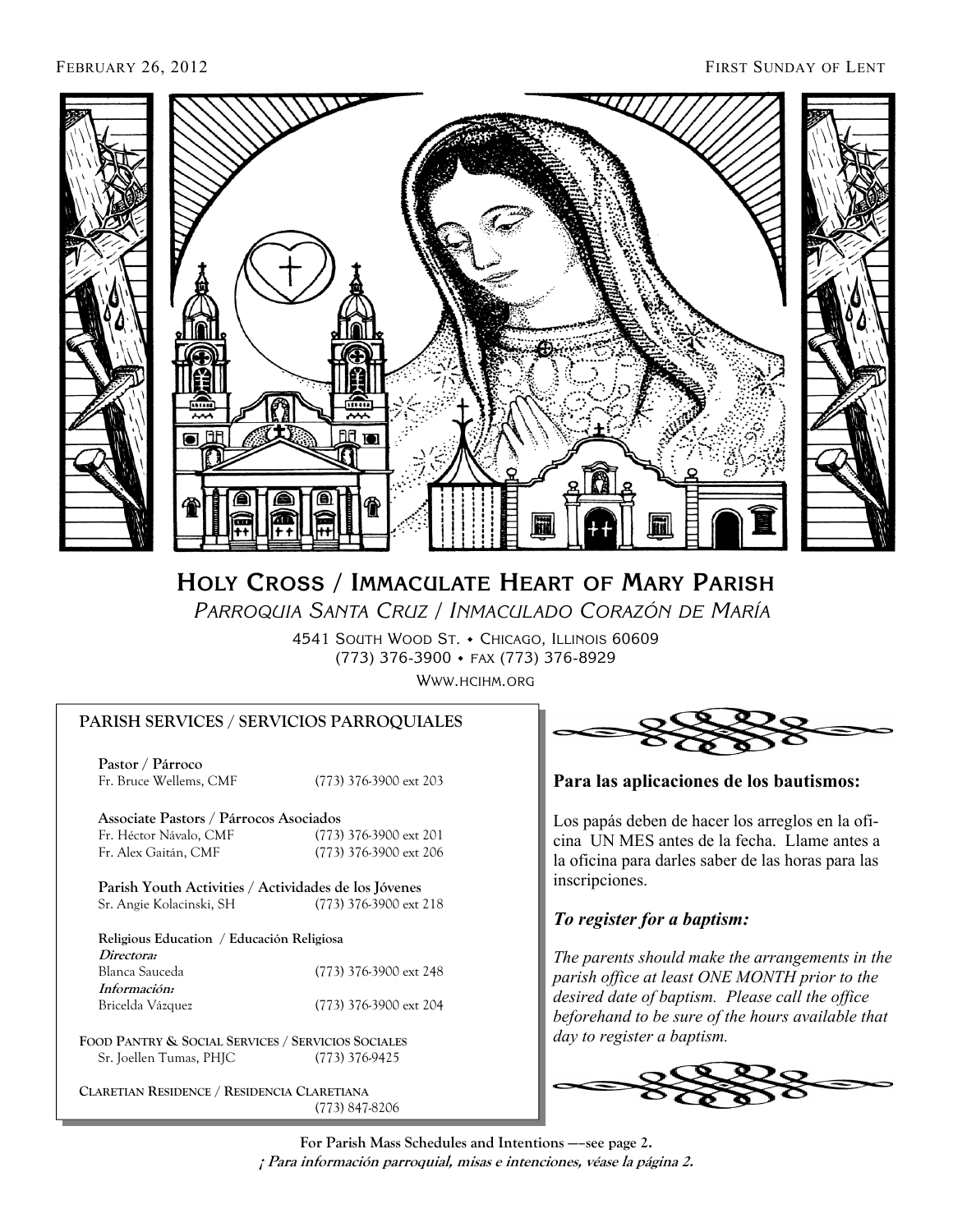**HORAS DE OFICINA:** lunes a viernes, 9:00 am *–* 8:30 pm; sábado 9 am*–*12:30 pm.

**BAUTISMOS:** sábados a las 11:00 am, algunos domingos en misa. Los papás deben de hacer los arreglos en la oficina UN MES antes de la fecha.

**MATRIMONIOS:** Es necesario hacer los arreglos de 4 – 6 meses antes de la fecha en que se desea celebrar el matrimonio.

**CONFESIONS:** Varios Viernes durante la Cuaresma, 7 pm, iglesia de Santa Cruz, y en la oficina con cita previa.

**LLAMADAS DE ENFERMOS:** En caso de emergencia, a cualquier hora.

# **MASSES THIS WEEK — MISAS ESTA SEMANA**

# **Sunday, February 26, 2012**

#### *Holy Cross*

- 10:30 Martín † y Carmen Hernández, Acción de Gracias; Gudelia Palacios † — familia Quiroga; Miguel González † — familia Quiroga
- 1:00
- 6:00 por los Miembros de Nuestra Parroquia

#### *Immaculate Heart of Mary*

- 9:00 Rodolfo † y Josephine Urbano † familia Urbano Alvarez; Francisco Castañeda † — Jessica Castañeda; Flor González † — Alex M. Duarte
- 12:00 the Living and Deceased of the Antos family the Antos family

# **Monday, February 27, 2012**

8:00

6:30 Benditas Animas del Purgatorio

#### **Tuesday, February 28, 2012**  8:00

6:30

## **Wednesday, February 29, 2012**

8:00 6:30

#### **Thursday, March 1, 2012** 8:00

6:30

## **Friday, March 2, 2012**

8:00

6:30 Josephine † y Rodolfo Urbano † — familia Urbano Alvarez

## **Saturday, March 3, 2012**

5:30 Mi Mamá, María Moreno † — Martín Moreno

*OFFICE HOURS: Weekdays 9:00 am – 8:30 pm; Saturday 9 am–12:30 pm* 

*BAPTISMS: Saturdays, at 11:00 am, and some Sundays at mass. Parents must come to the office to register the baptism at least ONE MONTH prior to the desired date.* 

*WEDDINGS: It is mandatory to make arrangements at least 4–6 months before the desired date of the wedding.* 

*CONFESSIONS: Various Fridays in Lent, 7 pm, in Holy Cross Church, and, with appointment, during office hours.* 

*EMERGENCY SICK CALLS: Telephone the parish office any time of the day or night.* 

![](_page_1_Picture_36.jpeg)

#### **Mon-Thurs, Feb. 27-Mar. 1**

#### **Lunes—Jueves, 27 de Febrero—1 de Marzo**

*Registration for FREE English classes, IHM Hall, Monday through Thursday, 9 am, y Monday through Wednesday, 5 pm —*  Inscripciones para las clases GRATIS de Inglés, salon de ICM, Lunes a Jueves, 9 am, y Lunes a Miércoles, 5 pm

## **Tuesday, February 28 — Martes, 28 de Febrero**

*Monthly Devotion to St. Jude, 6:30 pm, IHM* — Devoción Mensual a San Judás Tadeo, 6:30 pm, ICM

## **Friday, March 2 — Viernes, 2 de Marzo**

*Lenten Reconciliation Service, with Confessions, 7 pm, Holy Cross Church —* Servicio de Reconciliación, con confesiones, 7 pm, iglesia de Santa Cruz

#### **Premiados en la Rifa de Febrero de la Sociedad del Santo Nombre:**

*Winners of the February Holy Name Society Raffle:* 

| \$100.00 | #167  | Blanca Hernández |
|----------|-------|------------------|
| \$15.00  | #59   | Sonia Sánchez    |
| \$10.00  | #2.24 | Sam Martínez     |

Today's second collection is for the Maintenance of our Buildings.

*La segunda colecta el día de hoy es para el Mantenimiento de Nuestros Edificios.*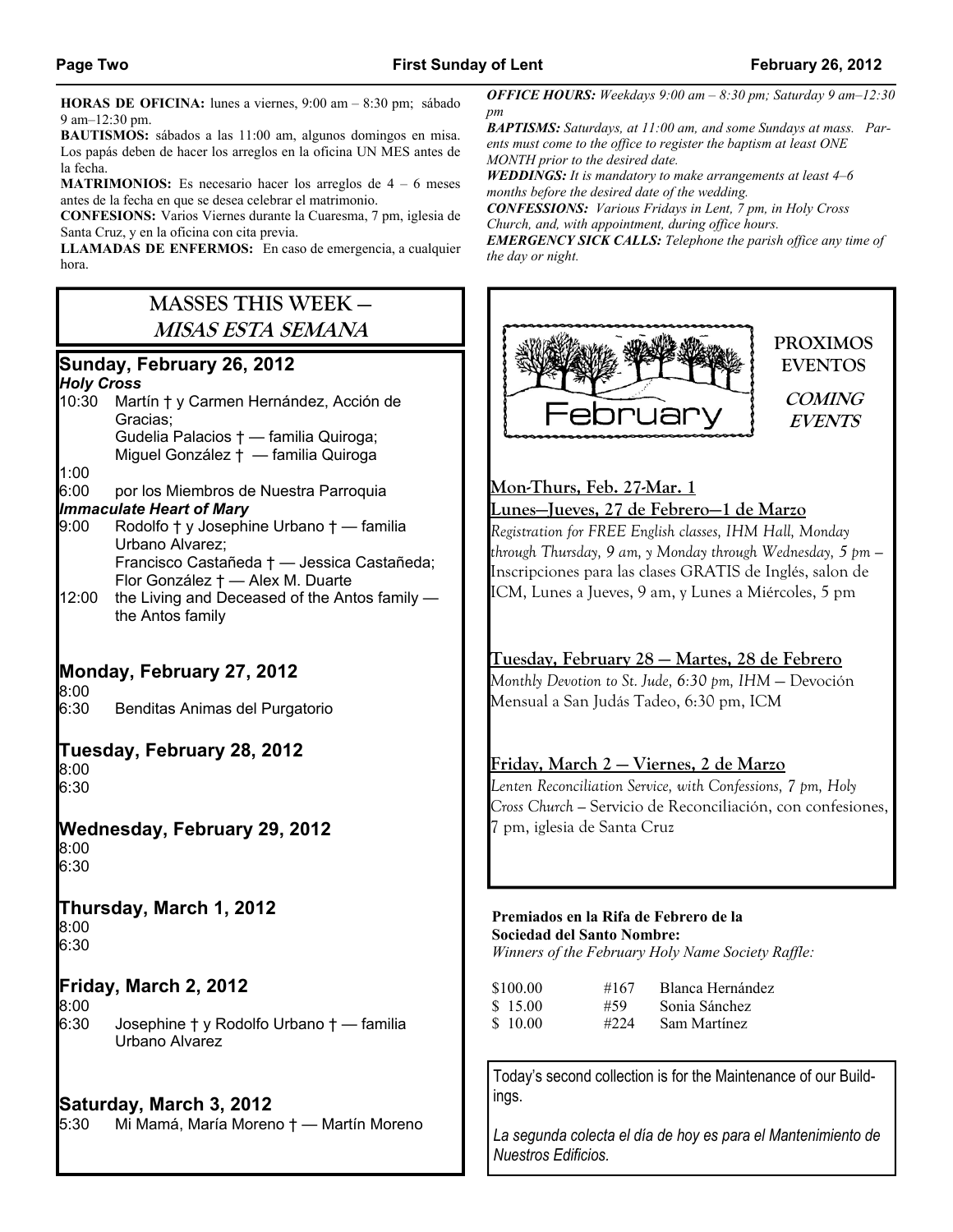#### **Week of February 26, 2012 Page Three**

**Mensaje del Párroco Message from the Pastor** 

Dear friends,

 The small squares, each with a different color, were laid out on a table. Each person was asked to select a color which said something about themselves. Some selected the color green representing the for hope they have for our neighborhood, or the life they find among the youth of our parish. Others selected the color red for the anger they experience because of the injustice they see, or for the compassion they feel one of the sick in our parish. One picked up purple, another, blue and yellow... and so on, until all 25 members of the Parish Council has placed their colors in an arch on the wall. What unfolded was a rainbow of color! As the Council met for an entire day, the rainbow stayed in the background.

 We are reminded of the rainbow in today's reading, when Noah finally sees the sign of a rainbow as a reminder of God's covenant with us. The covenant is that God will never again destroy with the flood waters the life that is created. In other words, the rainbow is a sign of God's commitment to us - to be with us always as our Creator.

 The rainbow created by the Parish Council at our retreat is a reminder that we are all part of the covenant - we each are a different color, but together, we create the beauty of the rainbow, a covenant - and we remind each other God is with us in our commitment to respect creation.

 The temptation is, of course, to believe we do not make a difference, or that we can create change for justice by ourselves, or that certain people are not needed in this world... when in fact, we need one another to make a difference. There is a place for every person in the neighborhood, even those we think are not loved by God. The work of the Council, and of everyone, in these days of Lent, is to reflect on how we make a difference and why we must respond with a sense of justice towards others.

Sincerely,

F. Bue Dellemory

 *Fr. Bruce Wellems, CMF*

Queridos amigos y queridas amigas:

Las pequeñas piezas, cada una de diferente color, estaban repartidas en la mesa. A los que estaban allí se les pidió que escogieran de entre las piezas la que dijese algo de ellos mismos. Algunos escogieron una pieza de color verde pensando en la esperanza que tienen en el barrio o en la vida que hay en los jóvenes de la parroquia. Otros la cogieron de color rojo por la rabia que sienten ante las injusticias que ven o por la compasión ante los enfermos de la parroquia. Uno la escogió de color púrpura, otro azul, otro amarilla... y así todos los miembros del Consejo Parroquial cogieron una pieza y la colocaron en un arco de la pared. Al final allí había un arcoíris que presidió todo el día la reunión.

Las lecturas de este domingo nos hablan del arcoíris, cuando Noé vio el arcoíris en el cielo como un signo de la Alianza de Dios con nosotros. La Alianza consiste en que Dios no destrui-rá nunca más con la fuerza de las aguas la vida que ha creado. Es decir, el arcoíris es el signo del compromiso de Dios con nosotros, de que siempre estará con nosotros como nuestro Creador.

El arcoíris que formaron los miembros del Consejo Parroquial en el retiro es un signo de que todos formamos parte de esa Alianza. Cada uno con su color propio pero todos juntos. Así damos lugar a la belleza del arcoíris, de la alianza. Y nos recordamos unos a otros que Dios está con nosotros en nuestro compromiso por respetar la vida y la creación.

La tentación consiste, ciertamente, en creer que no podemos hacer nada, que no podemos luchar por la justicia o, simplemente, que algunas personas sobran en este mundo... Sin darnos cuenta de que, de hecho, nos necesitamos unos a otros para hacer algo. Hay un lugar para cada persona en nuestro barrio. Incluso para aquello que pensamos que no son amados por Dios. El trabajo del Consejo, y de todos, en estos días de Cuaresma es reflexionar en qué podemos hacer y por qué debemos tratar de ser justos en nuestra relación con los demás.

> *Sinceramente, P. Bruce Wellems, CMF*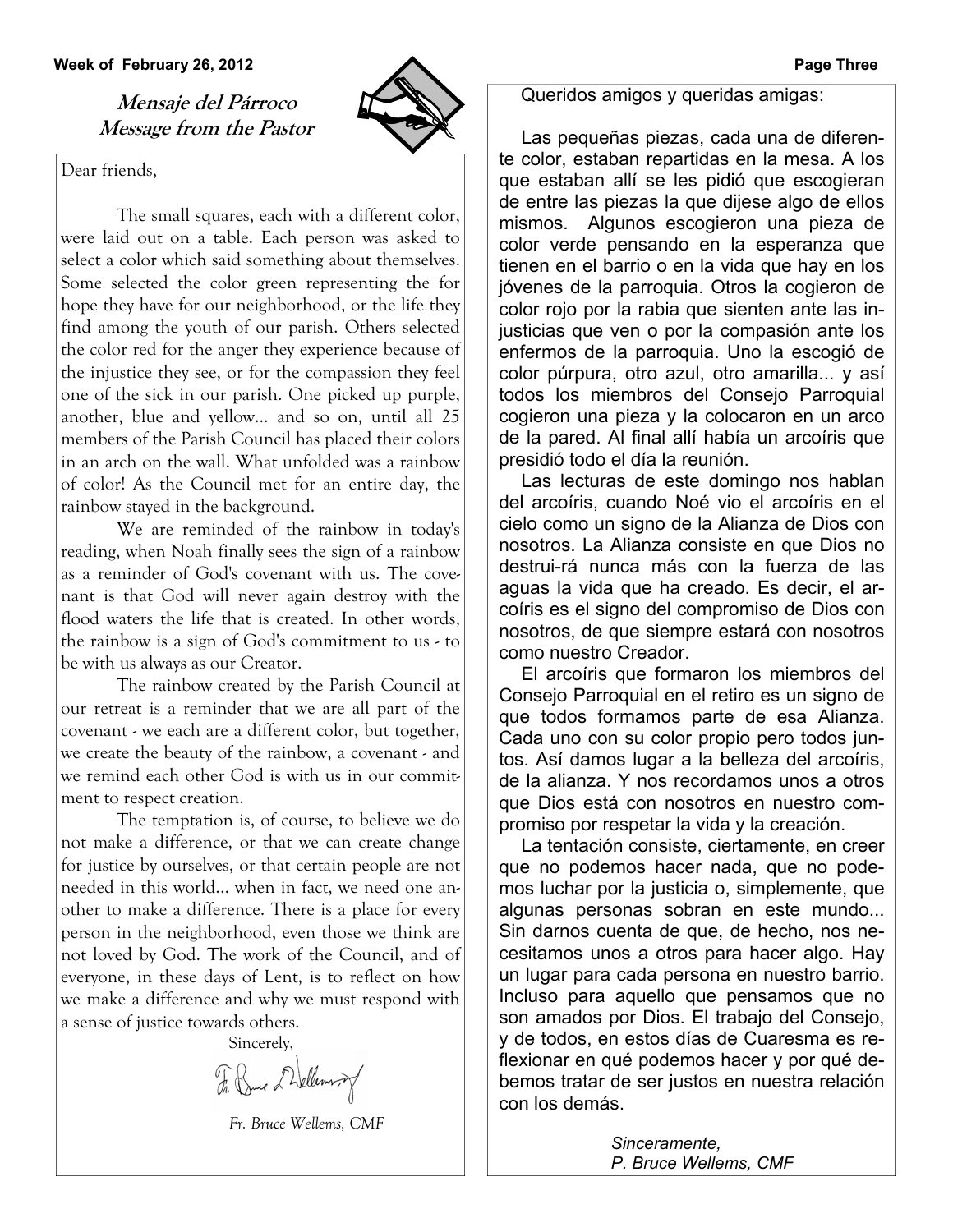![](_page_3_Picture_3.jpeg)

*A Thought for all youth:* Sometimes we think that Lent is meant to make us feel bad about ourselves. But its really a time for us to get ourselves ready for Easter! What do we need to change to really celebrate the promise of new life God gives us? One thing we can do is learn to be a little more generous with what we have…

*OPERATION RICE BOWL has begun here at the parish, as well as many other parishes around the country. Here's one way you can join in the effort to fight world hunger. You can do this once a week, or even just once during the whole of Lent:* **Take the money you might spend on a fast food combo, and put it into a "Rice Bowl" box (available in the churches.) At Easter, bring the box back to church.** 75% of the money raised goes overseas to hunger programs, and 25% stays right here in the parish Food Pantry and Kid's Café!

| Recuerde esto:                  |  |
|---------------------------------|--|
| Se necesita muy poco            |  |
| para ser feliz.                 |  |
| Remember this:                  |  |
| Very little is needed to make a |  |
| happy life.                     |  |
| - Marco Aurelio                 |  |
|                                 |  |

Ø V ିଡ଼ି

Do you feel the need to get out of the house and try something new?

**7th THROUGH 10th GRADE TEENS ARE INVITED TO A SPECIAL SERIES of FUN CLASSES TO LEARN DIGITAL MEDIA!** 

> **If you are interested to learn about Graphic Design \* Sound \* Digital Photography \* Video \* Animation, this is for you!!!**

The Yollocalli Youth Arts program will be sponsoring a **free** program here in our parish office, 4541 South Wood, MONDAYS from 3-5 pm, starting TOMORROW, MONDAY, FEBRUARY 27.

Yes, we said FREE! If you went to special classes for these topics, you could pay hundreds of dollars! SPACE IS LIMITED — DON'T MISS OUT!

To all the "Old Youth" who still read this page:

**You are invited to a special celebration of FATHER BRUCE'S BIRTHDAY, called the** 

> **PADRINOS EVENT Thursday, March 8, 2012 6:00 pm—9:00 pm Texas de Brazil Churrascaría 51 East Ohio, Chicago**

Tickets are \$50 ahead, \$75 at the door. For tickets, contact marias@hcihm.org Or the parish website, www.hcihm.org ALL PROCEEDS BENEFIT THE PARISH YOUTH PROGRAM!

![](_page_3_Picture_17.jpeg)

#### **The church has a website, www.hcihm.org.**

You can go to the website, and choose the **"youth"** dropdown...look to the right and you will find a column called **"Special Events just for Youth"**….Dates of upcoming events

open to youth are listed there. Check in every so often to keep your calendar up to date!

**The church also has a fan page on Facebook: Like us, Holy Cross- Immaculate Heart of Mary Parish.** 

DO YOU NOT HAVE ACCESS TO THE INTERNET AT HOME? High school and college students can register to use the COM-PUTER LAB at the parish office. Just bring in your school ID and \$5, and you will be registered from now till the next school